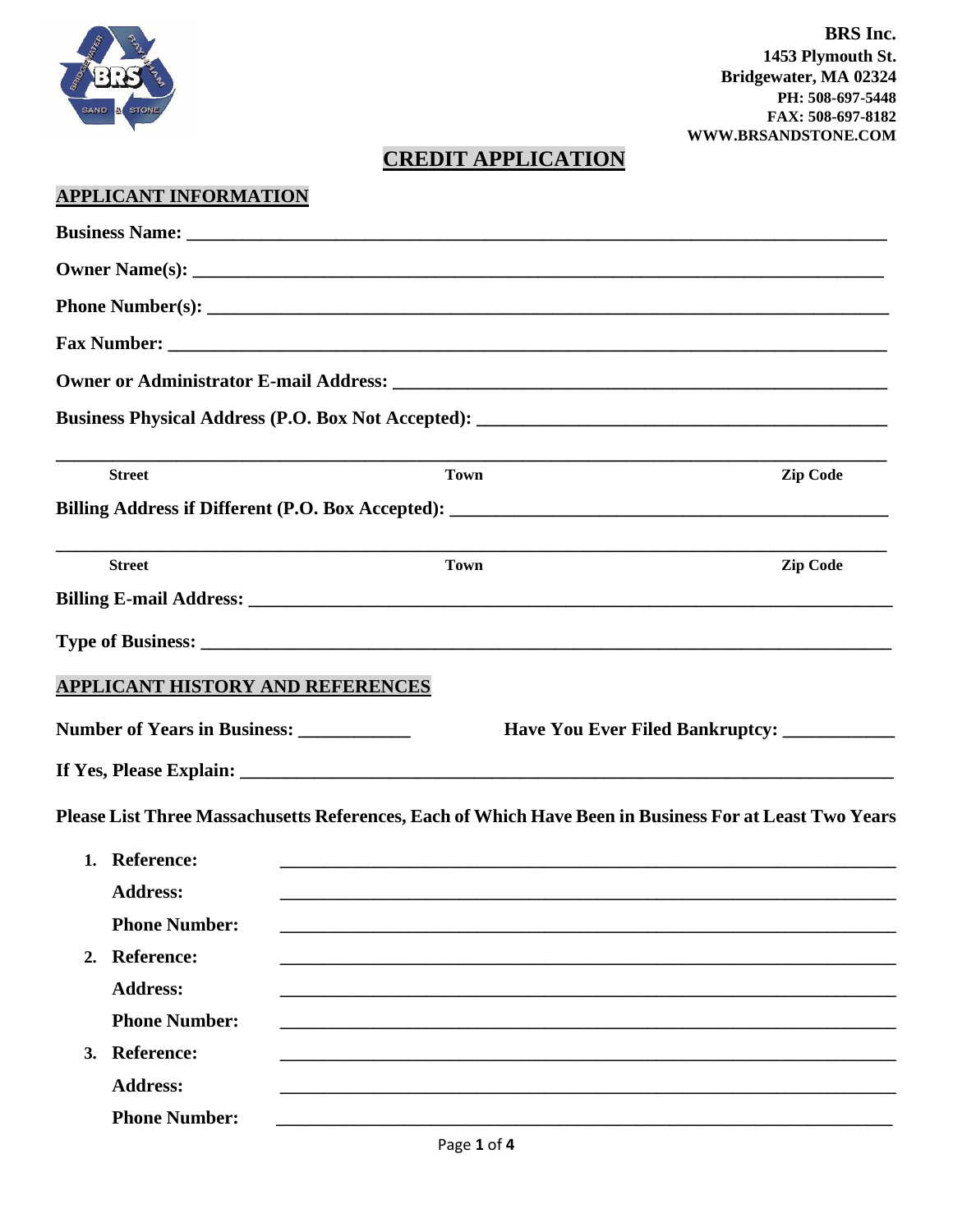

#### APPLICANT HISTORY AND REFERENCES CONTINUED

We Authorize B.R.S. Inc. to Contact the Above References:

**Duly Authorized** 

#### **TAX IDENTIFICATION**

Federal Tax ID Number:

\*NOTE: If you are tax exempt, please enclose certificate with application.

**Tax Exempt Form Enclosed:** 

### **SPECIAL INSTRUCTIONS / ACCOUNT REQUESTS**

Requests and Special Account Instructions You Would Like Noted on Your Account: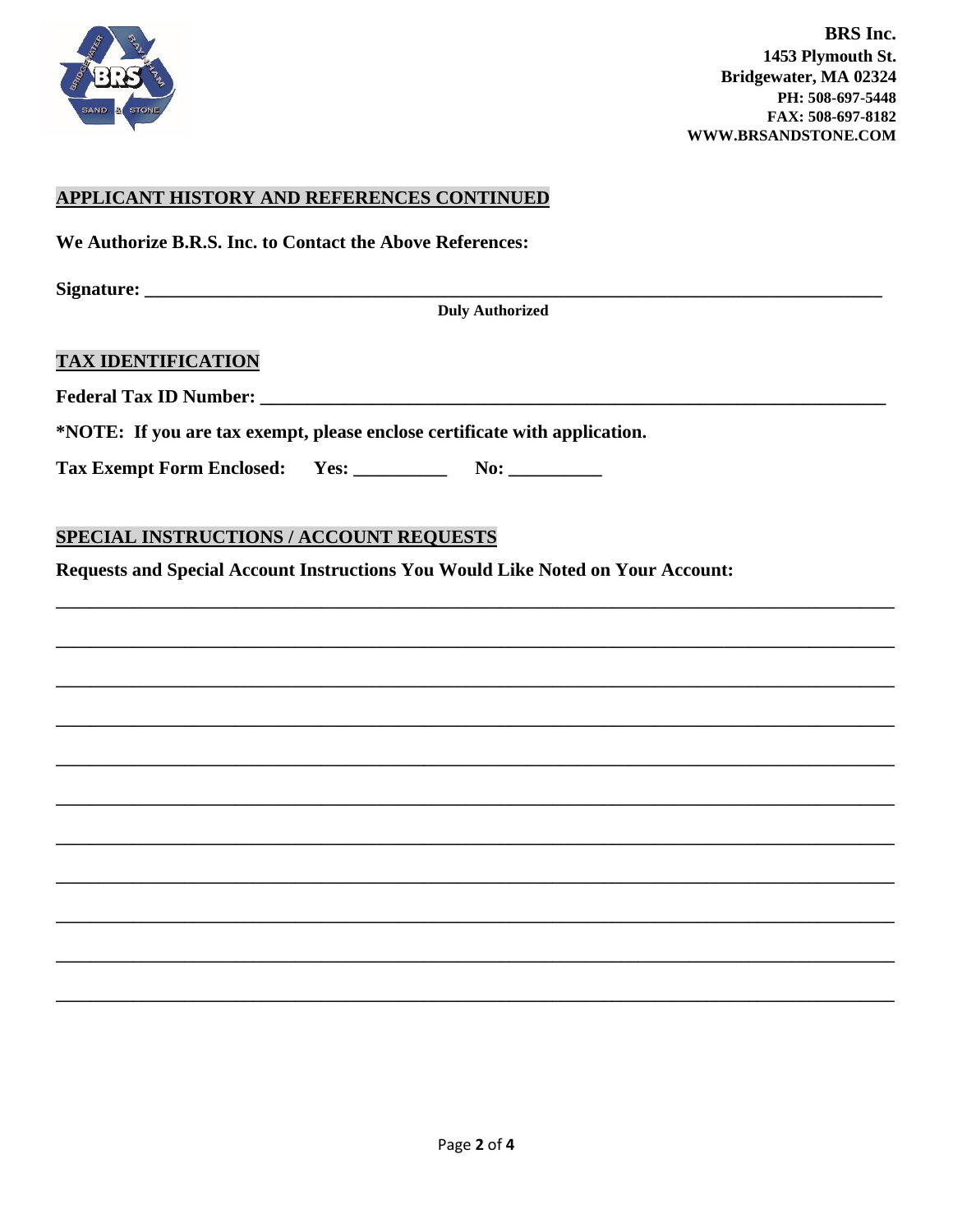

# **GUARANTEE**

|                                                                                                   | (OWNER/ADMINISTRATOR NAME) |
|---------------------------------------------------------------------------------------------------|----------------------------|
| Guarantee That All Tickets/Invoices/Expenses Associated with_____________________ (BUSINESS NAME) |                            |
| at BRS Inc. Will Be Paid in Full.                                                                 |                            |
|                                                                                                   |                            |
| Signed-<br><u> </u><br><b>Signature</b>                                                           | <b>Title</b>               |

| <b>B.R.S. INC. AUTHORIZED PERSONNEL</b>  |              |
|------------------------------------------|--------------|
| <b>SIGNATURE REQUIRED</b>                |              |
| <b>CREDIT APPLICATION - APPROVED BY:</b> | DECLINED BY: |
| DATE REVIEWED-                           |              |
|                                          |              |